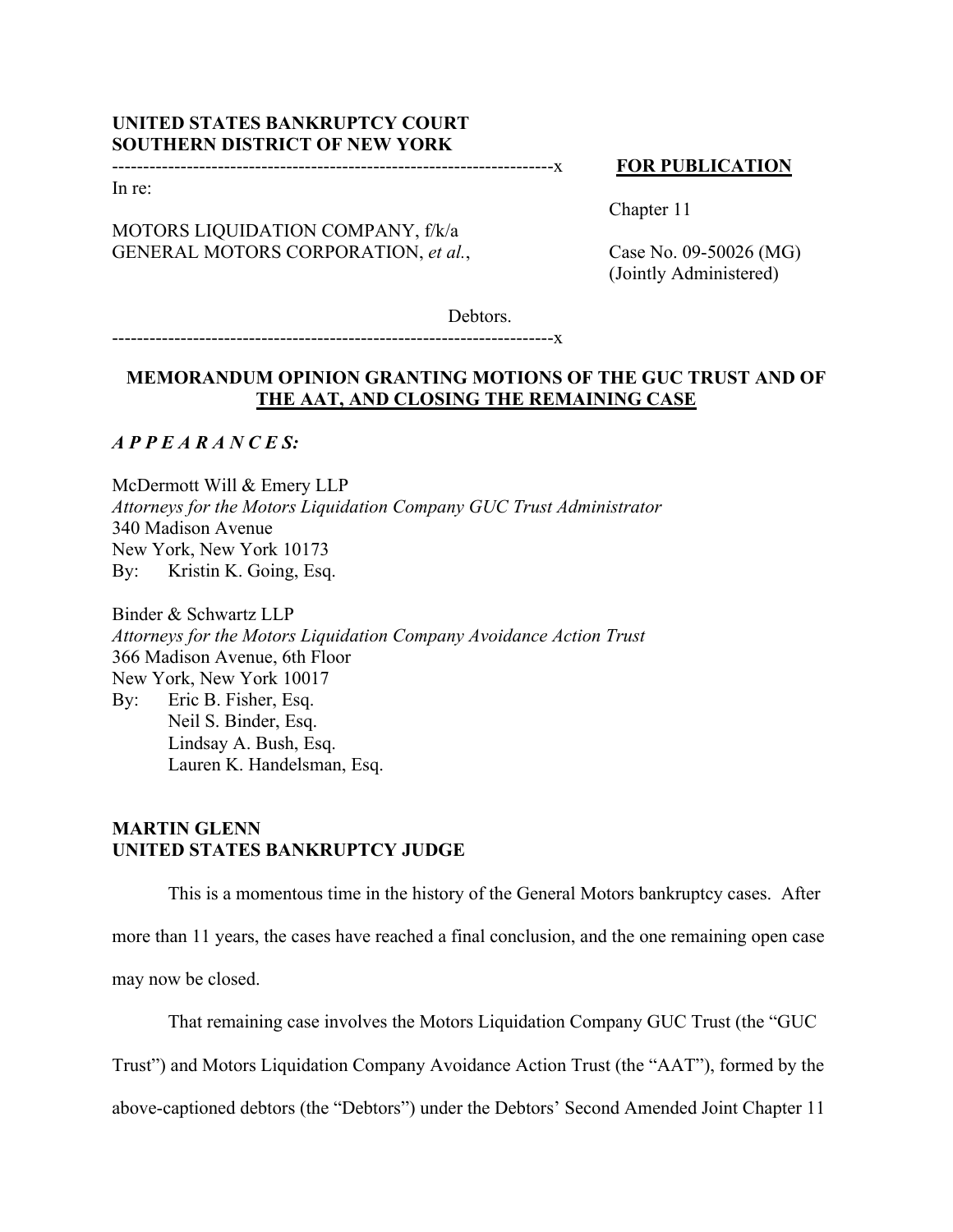Plan (the "Plan," ECF Doc. # 9836). Wilmington Trust Company, in its capacity as trust administrator and trustee of the GUC Trust and AAT (in such capacity, "GUC Trust Administrator" and "AAT Administrator," respectively), filed the two motions now pending before this Court.

By its motion, the GUC Trust Administrator seeks entry of an order and final decree pursuant to Bankruptcy Code section 350, Bankruptcy Rule 3022 and Local Rule 3022-1 (i) closing the Chapter 11 case; (ii) authorizing the wind-down and dissolution of the GUC Trust; and (iii) granting related relief. ("GUC Motion," ECF Doc. # 14784.)

By its motion, the AAT Administrator seeks entry of an order (i) authorizing the winddown and dissolution of the AAT and (ii) granting related relief. ("AAT Motion," ECF Doc. # 14786, and together with the GUC Motion, the "Motions.")

The objection deadline for the Motions was on March 9, 2021. No objections were filed. Pursuant to Local Rule 9075-2, certificates of no objection were filed regarding each of the Motions. (ECF Doc. ## 14791, 14792.)

For the reasons that follow, both Motions are **GRANTED**. Separate orders granting the requested relief will be entered.

### **I. BACKGROUND**

#### **A. Case Background**

Over 11 years ago, in the midst of the financial crisis, General Motors Corporation ("Old GM") and various affiliates filed Chapter 11 bankruptcy petitions in the United States Bankruptcy Court for the Southern District of New York on June 1, 2009. (GUC Motion ¶ 1.) That bankruptcy filing, one of the largest chapter 11 bankruptcy cases ever filed, contemplated a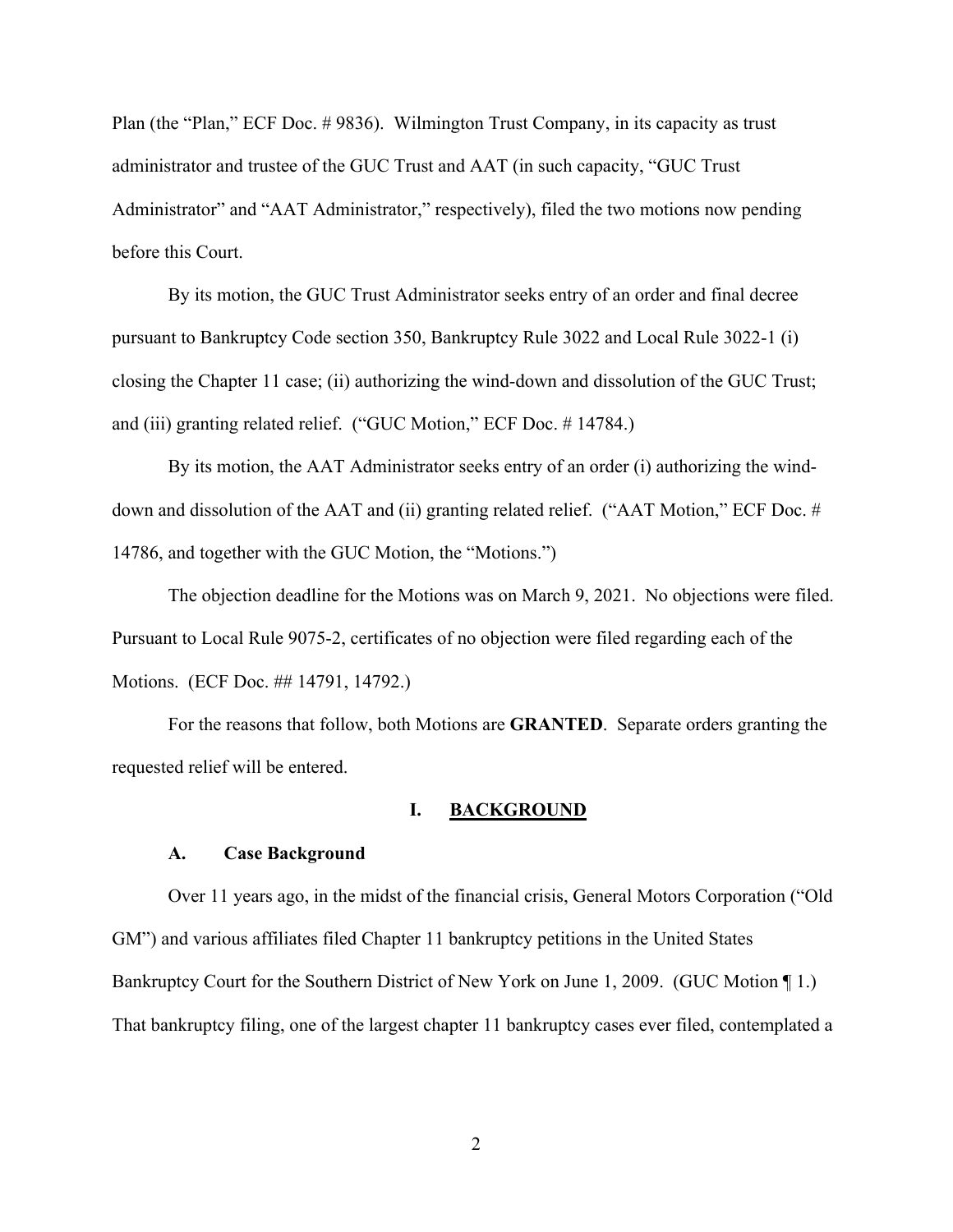unique expedited sale process supported by debtor-in-possession financing from the United States Treasury and the government of Canada. (*Id.* at 2.)

On July 5, 2009, this Court approved the sale of substantially all of Old GM's assets to General Motors Company ("New GM"). (*Id.* ¶ 3.) The sale of substantially all of Old GM's assets in the first month of the bankruptcy case allowed for the successful revitalization of the automaker. (*Id.* at 2.)

The consequences of a complete collapse and liquidation of Old GM would potentially have been catastrophic for the U.S. automobile industry and, indeed, for the U.S. economy. Before its bankruptcy filing, Old GM employed over 90,000 employees in the United States and more outside the U.S. Old GM operated 47 manufacturing plants in the U.S. Its U.S. network of 5,900 dealerships operated in every state. Old GM's network of suppliers and vendors employed many thousands more in the U.S. and in other countries. New GM continued to employ nearly 70,000 employees in more than 30 U.S. plants, and while its dealer network was reduced to about 5,000, many dealerships survived Old GM's bankruptcy, benefiting the economies in their respective locales. No doubt, a heavy toll was paid by Old GM's workers, creditors and stockholders. But the results of liquidation would have been far worse.

On March 29, 2011, Judge Robert E. Gerber of this Court, who presided over these cases from the time they were filed until he retired in January 2016, confirmed the plan of reorganization that provided for the creation of various trusts, including the GUC Trust and the AAT. *(Id.* 15.) On April 18, 2013, the Court entered a final decree closing all but one of Old GM's chapter 11 cases, but left open Case No. 09-50026, Motors Liquidation Company (the "Remaining Case"), for the continued administration of GM's estates and any potential matters pertaining to the Debtors' cases that may arise. (*Id.* ¶ 6.)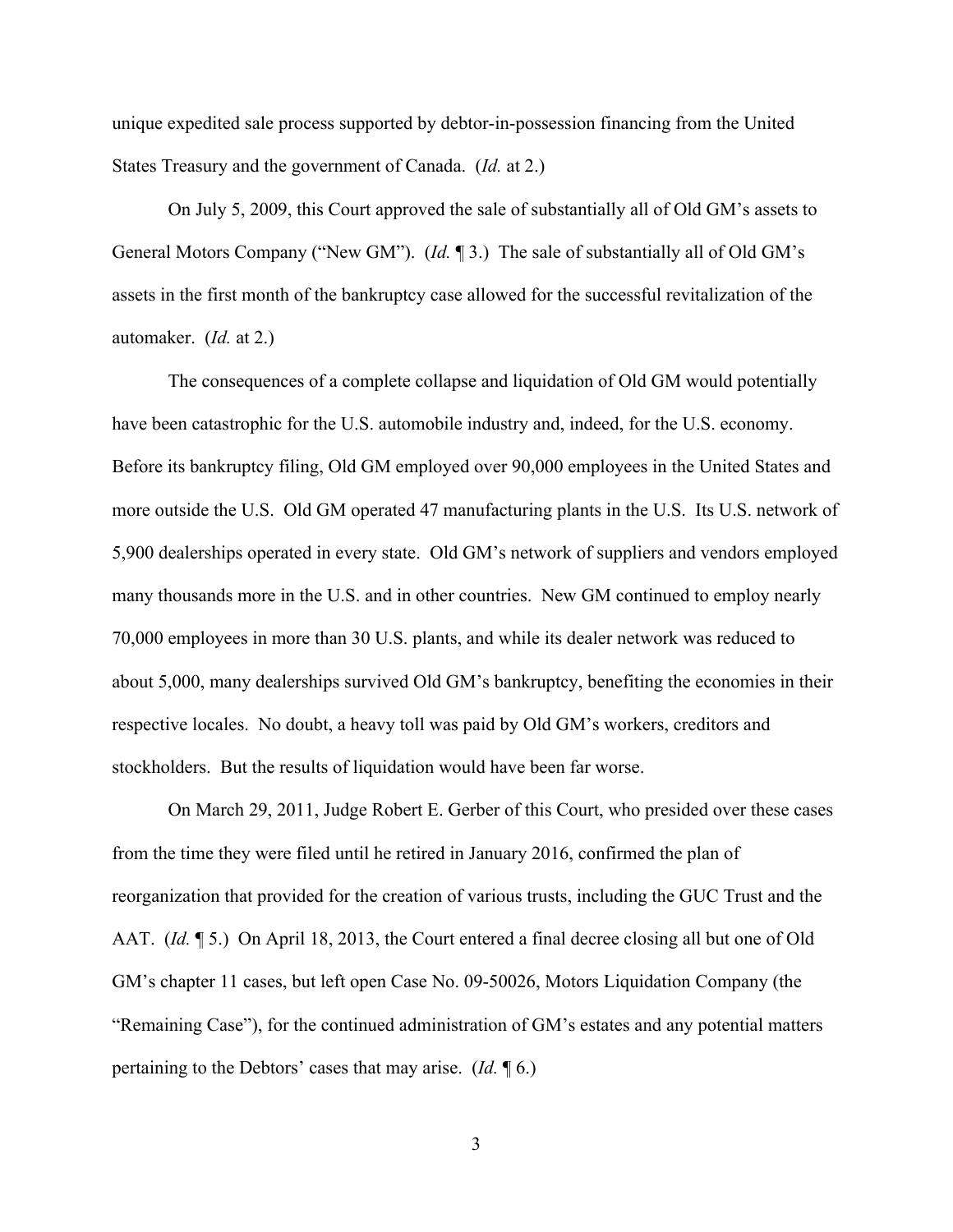It could not have predicted then that nearly eight more years would be required to close out the story of the Old GM bankruptcy cases. The pending motions, hopefully, bring an end to the story.

### **B. The GUC Trust**

The GUC Trust was created to resolve "disputed general unsecured claims, distribute trust assets to GUC Trust beneficiaries, and wind down the estates of the dissolved Debtors, including through the resolution of the residual wind-down claims." (*Id.* ¶ 7.) The GUC Trust is a Qualified Settlement Fund ("QSF"), pursuant to section 1.468B-1 of the Treasury Regulations. (*Id.*) The GUC Trust was tasked with resolving approximately 4,460 disputed general unsecured claims against the Debtors' estates. (*Id.* ¶ 8.) Additionally, the GUC Trust retained the responsibility to resolve 191 disputed secured, administrative expense, and priority claims postdissolution of the Debtors. Presently, the GUC Trust "has resolved all 191 disputed secured, administrative expense and priority claims that were transferred to the GUC Trust upon dissolution of the Debtors, and all distributions on account of those claims have been made." (*Id.* ¶ 10.) From 2011 to 2015, this Court authorized the liquidation of New GM's Securities to fund administrative and reporting costs that "substantially exceeded the wind-down cash designated to pay these costs." (*Id.* ¶ 13.) In July 2015, the GUC Trust Administrator liquidated all of the GUC Trust's holdings of New GM Securities, leading to all future distributions to Allowed Claims to be paid in cash. (*Id.* ¶ 14.) As of the date of the filing, holders of Allowed Claims have received a 30.7% recovery via cash distribution. (*Id.*) The GUC Trust Agreement states that the Trust will remain in full force and effect until:

(x) *the earlier of*:

(i) the date on which (A) all of the GUC Trust Distributable Assets have been distributed by the GUC Trust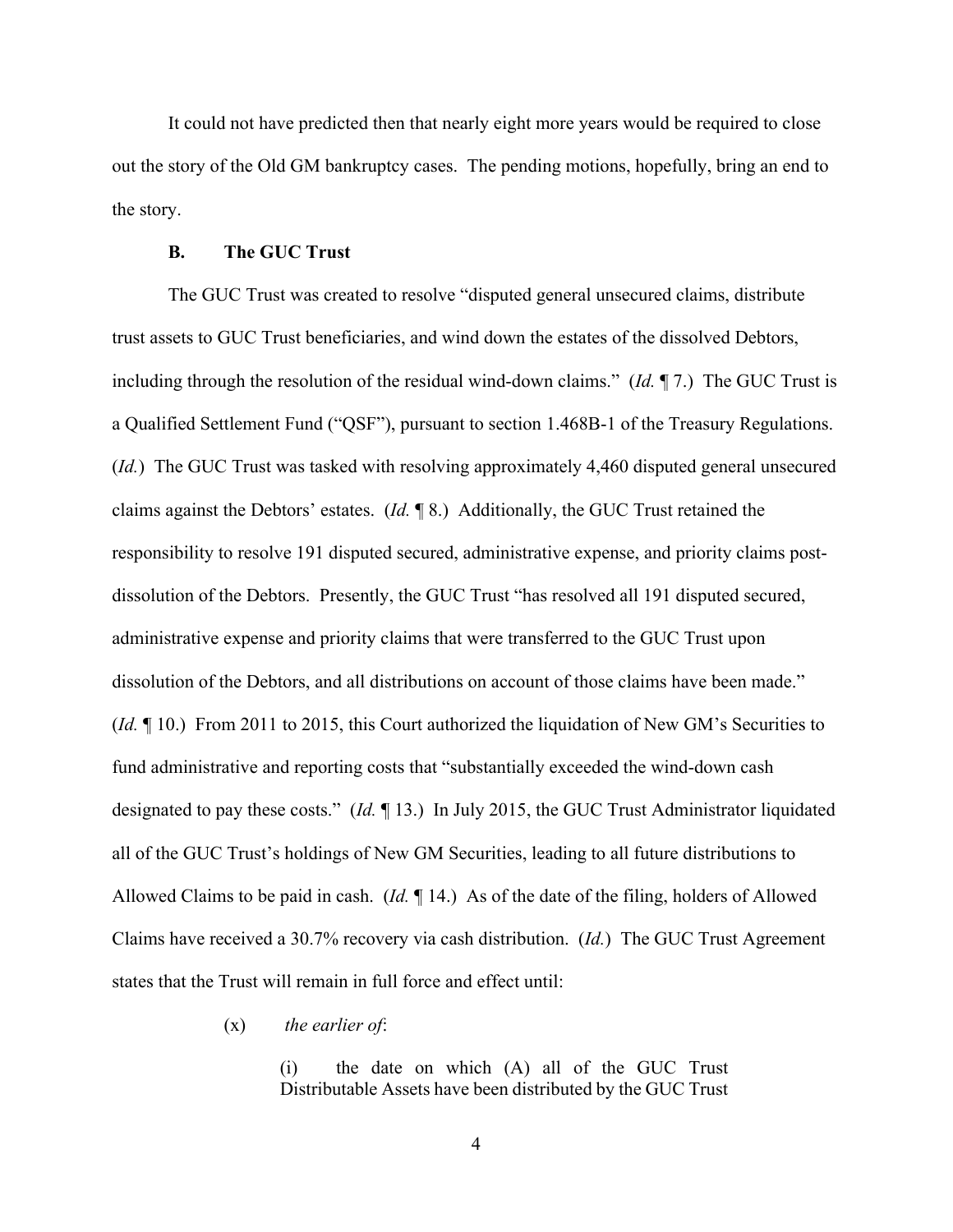Administrator in accordance with this Trust Agreement, the Plan, the Liquidation Order and the Confirmation Order, and (B) if the Residual Wind-Down Assets are transferred to the GUC Trust upon the dissolution of the Debtors, the GUC Trust Administrator has completed the resolution of the Residual Wind-Down Claims and distribution of the Residual Wind-Down Assets; and

(ii) the third anniversary of the Effective Date,

*or* 

(y) such shorter or longer period authorized by the Bankruptcy Court upon application of the GUC Trust Administrator with the approval of the GUC Trust Monitor (I) in order to resolve all Disputed General Unsecured Claims, the Term Loan Avoidance Action and other Avoidance Actions, and (II) to complete the resolution of the Residual Wind-Down Claims and distribution of the Residual Wind-Down Assets.

(*Id.* ¶ 15.)

This Court has ordered the extension of the GUC Trust six times.<sup>1</sup> (*Id*. 16.) The

GUC Trust is scheduled to terminate after March 31, 2021. (*Id*.) Currently, the GUC

Trust has made the distributions required under the plan and GUC Trust Agreement with

the exception of (i) repayment of amounts owing to the DIP Lenders and (ii) one final

"clean-up" distribution (the "Final Distribution"), which the GUC Trust Administrator

expects to make following the Bankruptcy Court's entry of the order and final decree.

(*Id.* ¶ 18.)

The GUC Trust was heavily involved in litigation faced by New GM from 2014

through 2020 (the "Recall Period") regarding recalled vehicles. During the Recall

Period, New GM was hit with numerous class-action lawsuits and thousands of

<sup>1</sup> Specifically, this Court ordered extensions on February 6, 2014; January 29, 2015; December 7, 2015; February 21, 2017; March 6, 2018; and January 23, 2019.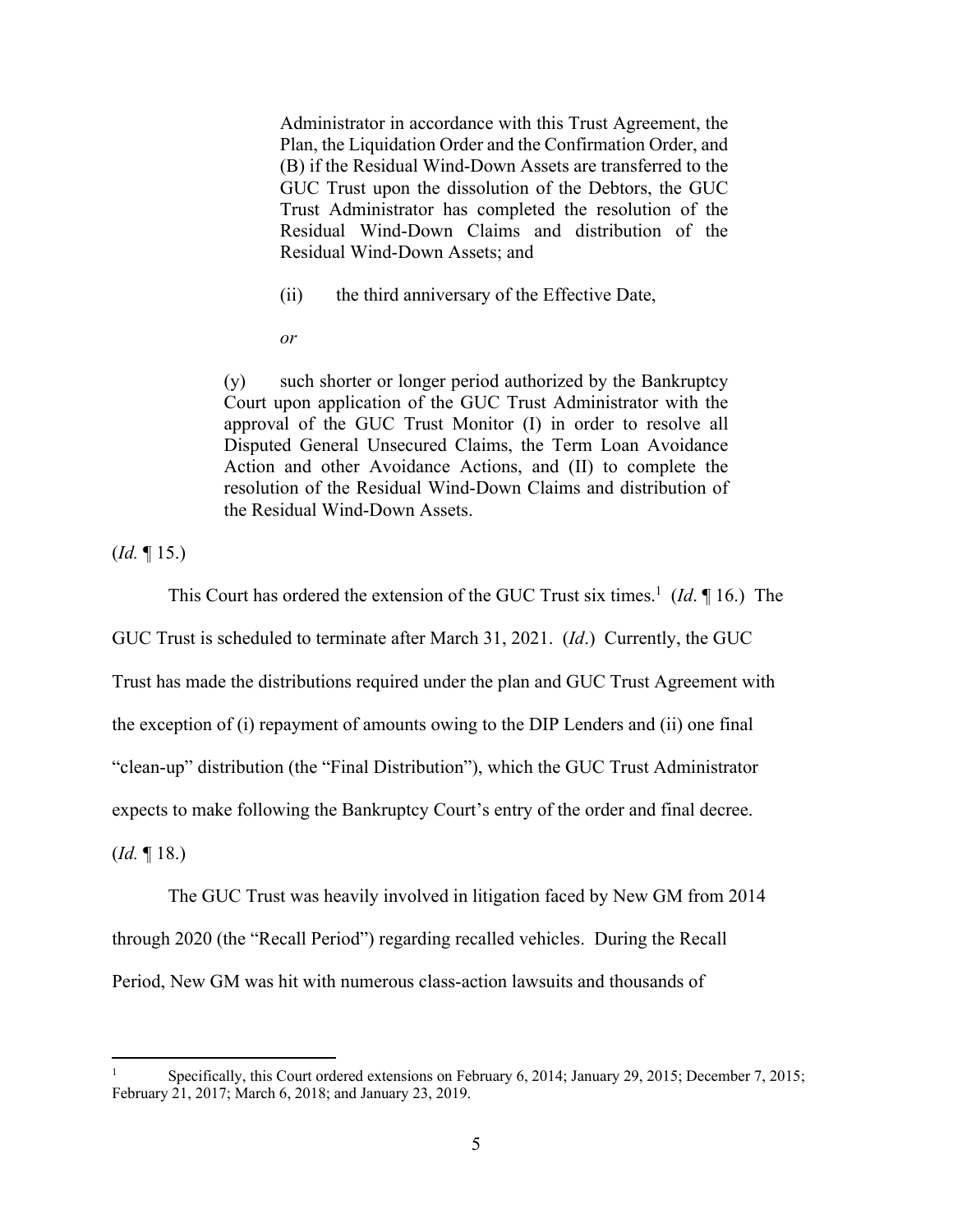individual lawsuits claiming that defects in ignition switches in numerous models of GMmanufactured cars caused wrongful death, personal injuries, property damage, and economic losses.<sup>2</sup> (*Id.* 125.) In February 2021, the GUC Trust Administrator "made the final \$48 million settlement payment, thereby resolving all remaining claims against the Debtors' estates and effectively bringing this case to its long-awaited conclusion." (*Id*. ¶ 30.)

### **C. The Avoidance Action Trust**

Shortly after Old GM filed its bankruptcy cases, it was discovered that the UCC lien on personal property thought to secure Old GM's approximately \$1.5 billion term loan was mistakenly released before the bankruptcy cases were filed. Believing the loan to be secured, the Debtor, with the agreement of the Creditors Committee, requested, and the Court approved, the repayment of the outstanding loan using a portion of the proceeds of the estate's debtor-inpossession financing. But the right of the Creditors Committee to challenge the validity and perfection of the lien was expressly preserved. The purpose of the AAT was to "prosecute and then distribute the proceeds of the avoidance action styled *Official Committee of Unsecured Creditors of Motors Liquidations Co. v. JPMorgan Chase Bank, N.A. et al.*, Adv. Pro. No. 09- 00504 (the 'Term Loan Avoidance Action')." (*Id.* ¶ 19.) The proceeds were to be directed to the DIP Lenders and unsecured creditors that hold allowed claims. (AAT Motion ¶ 3.) After many years of litigation, including a trial in this Court, an order was entered on June 13, 2019 approving the \$231 million settlement between JPMorgan Bank, N.A., and the AAT. (GUC Motion ¶¶ 21–22.) On April 24, 2020, this Court approved AAT's motion seeking to distribute the settlement proceeds to its beneficiaries. (*Id*. ¶ 23.) The AAT is currently making final

*In re General Motors LLC Ignition Switch Litigation*, Case No. 14-MD-2543.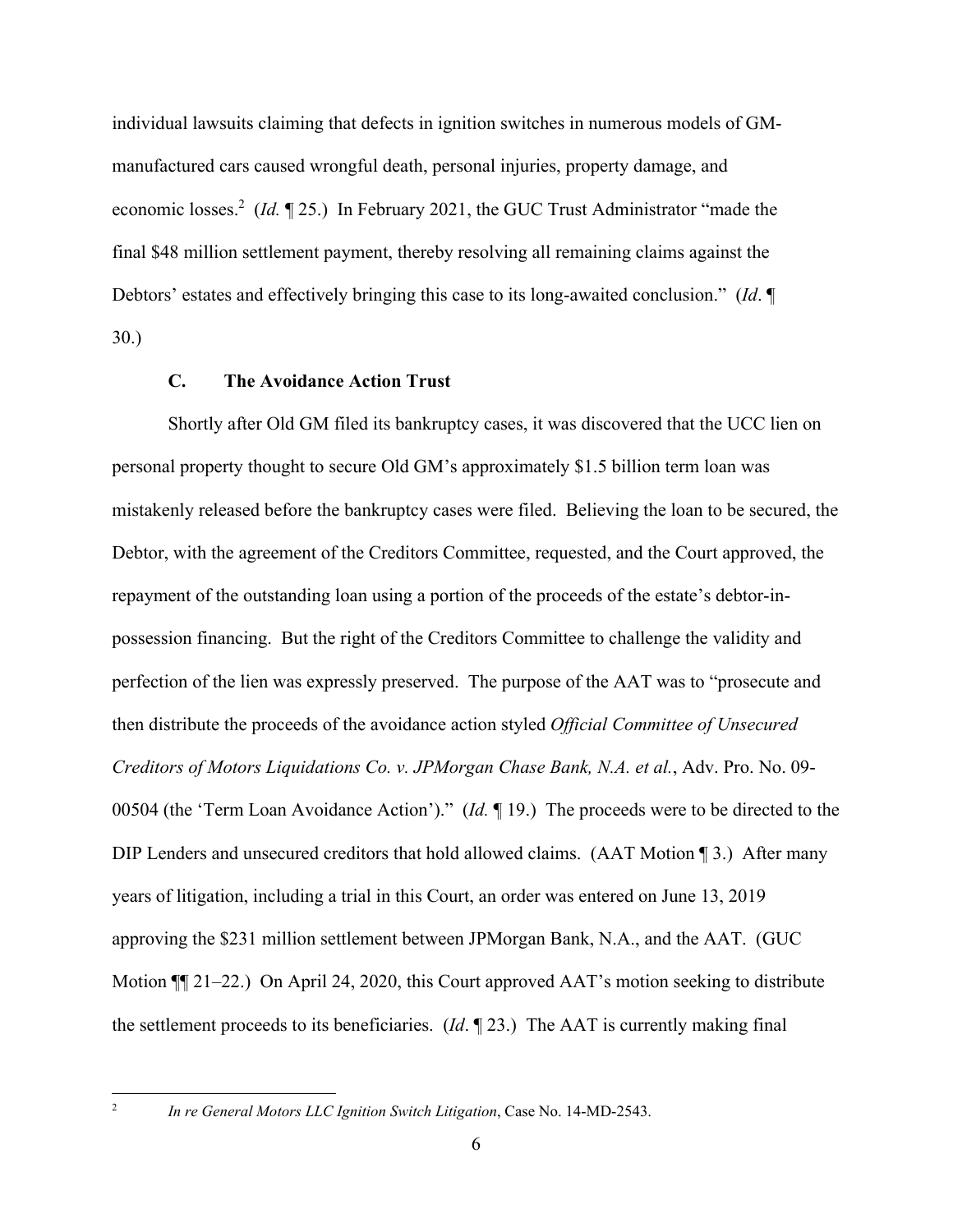distributions. The final distribution will be "approximately \$4.2 million, which amount is net of the funds necessary to meet the AAT's wind down expenses." (AAT Motion ¶ 7.) Accordingly, the AAT submits that it "has nearly completed its work and fulfilled its purpose." (*Id.* ¶ 8.)

# **II. RELIEF REQUESTED**

The GUC Motion seeks entry of an order and final decree:

(i) Authorizing the wind-down and dissolution of the GUC Trust; (ii) Approving procedures for making the Final Distribution; (iii) Authorizing the termination of the Units; (iv) Discharging and exculpating the GUC Trust Administrator, the GUC Trust Monitor, and their respective employees and professionals; (v) Authorizing the destruction of the books and records; (vi) Closing the Remaining Case; and (vii) Terminating Epiq's engagement.

(GUC Motion ¶ 32.) Furthermore, the AAT joins and supports the relief requested in the GUC

Trust Motion. (AAT Motion ¶ 10.)

The AAT Motion seeks entry of an order:

(i) Authorizing the wind-down and dissolution of the AAT;

(ii) Discharging and exculpating the AAT Administrator and AAT Monitor and their employees and professionals;

(iii) Authorizing the destruction of the AAT's books and records; and

(iv) Authorizing the Clerk's Office to dispose of any hard copies of, or electronic storage devices with, documents filed under seal in the adversary proceeding commenced by the AAT, Adv. Pro. No. 09- 00504, in a way that protects the confidentiality of those documents consistent with the orders that authorized the filing of documents under seal.

(*Id.*)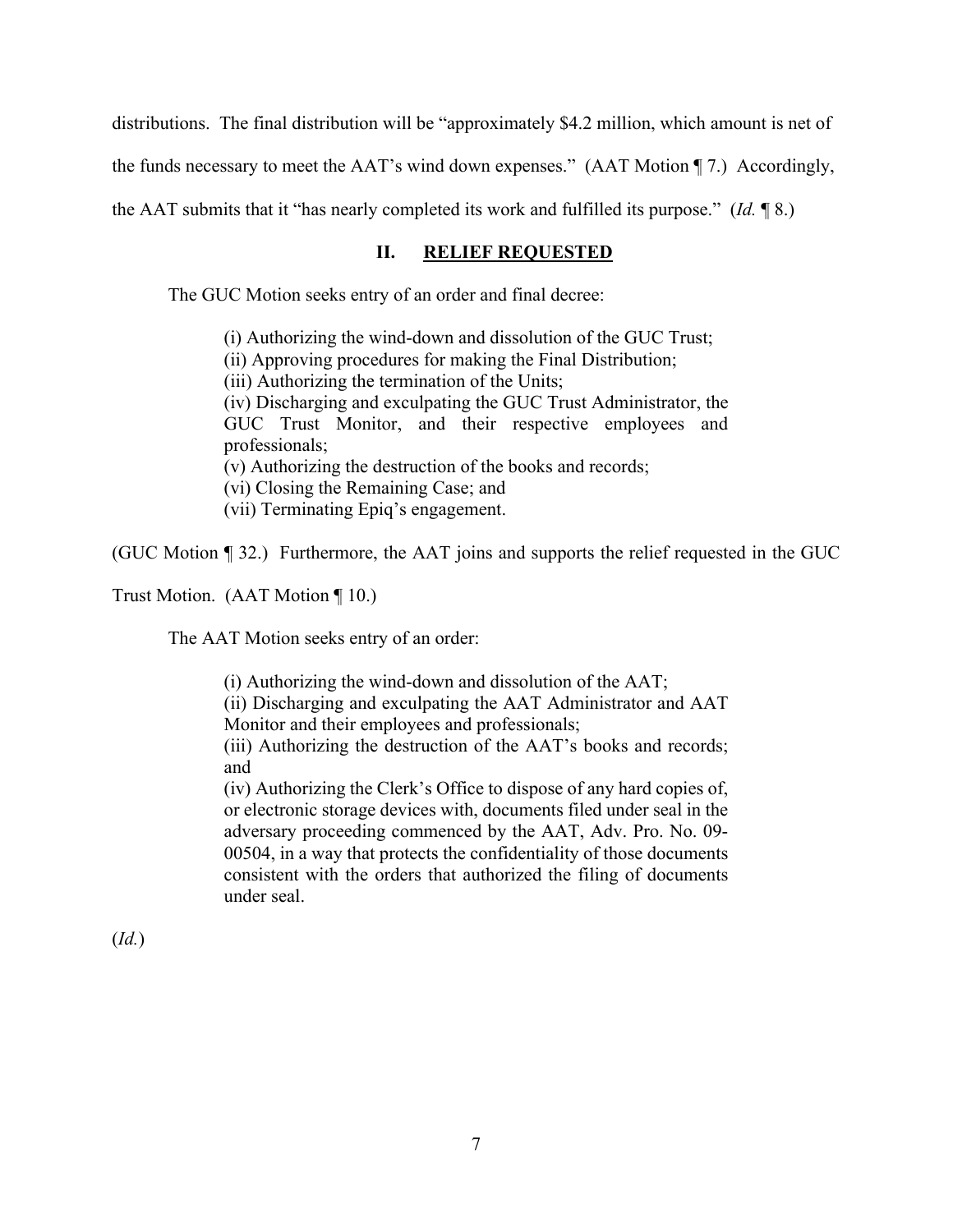#### **III. DISCUSSION**

#### **A. Wind-Down and Dissolution of the GUC Trust and the AAT**

#### 1. GUC Trust

The GUC Trust Administrator requests that this Court enter an order and final decree authorizing the wind-down and dissolution of the GUC Trust. Pursuant to this Court's prior order, the GUC Trust is scheduled to terminate on March 31, 2021. (ECF Doc. # 14401.) However, because the purposes of the GUC Trust under the Plan and GUC Trust Agreement have been achieved, the GUC Trust Administrator believes that there is no sound business purpose for the GUC Trust to remain in existence. (GUC Motion ¶ 40.)

Moreover, the GUC Trust Administrator believes that allowing the GUC Trust to remain in existence longer than necessary would contravene the GUC Trust Agreement's directive to terminate the trust as quickly as is practicable. (*Id.* ¶ 41.) Following entry of the order and final decree, the GUC Trust Administrator will make the Final Distribution, close the GUC Trust's bank accounts, destroy the GUC Trust's books and records, complete the tax reporting for payments made in 2021, file any required tax returns, comply with an IRS audit (if any), acquire a tail insurance policy, and pay the fees of professionals for services rendered in winding down the trust (collectively, the "Remaining Tasks"). (*Id.*) Upon the completion of the Remaining Tasks, the GUC Trust Administrator will terminate the GUC Trust in accordance with section 3808 of the Delaware Act governing the termination and dissolution of Delaware statutory trusts. (*Id.*) After the entry of the order and final decree, the GUC Trust will also cease to qualify as a QSF.<sup>3</sup> (*Id.* ¶ 42.)

<sup>3</sup> In essence, there are three tax-related requirements that allow a QSF to terminate per the applicable IRS regulations—the QSF (1) no longer has any assets, (2) will not receive any more transfers, and (3) this court's continuing jurisdiction has ceased. (GUC Motion ¶ 42.) Following the Final Distribution, all GUC Trust Assets will have been fully disbursed to the GUC Trust Beneficiaries. Moreover, all GUC Trust Assets have already been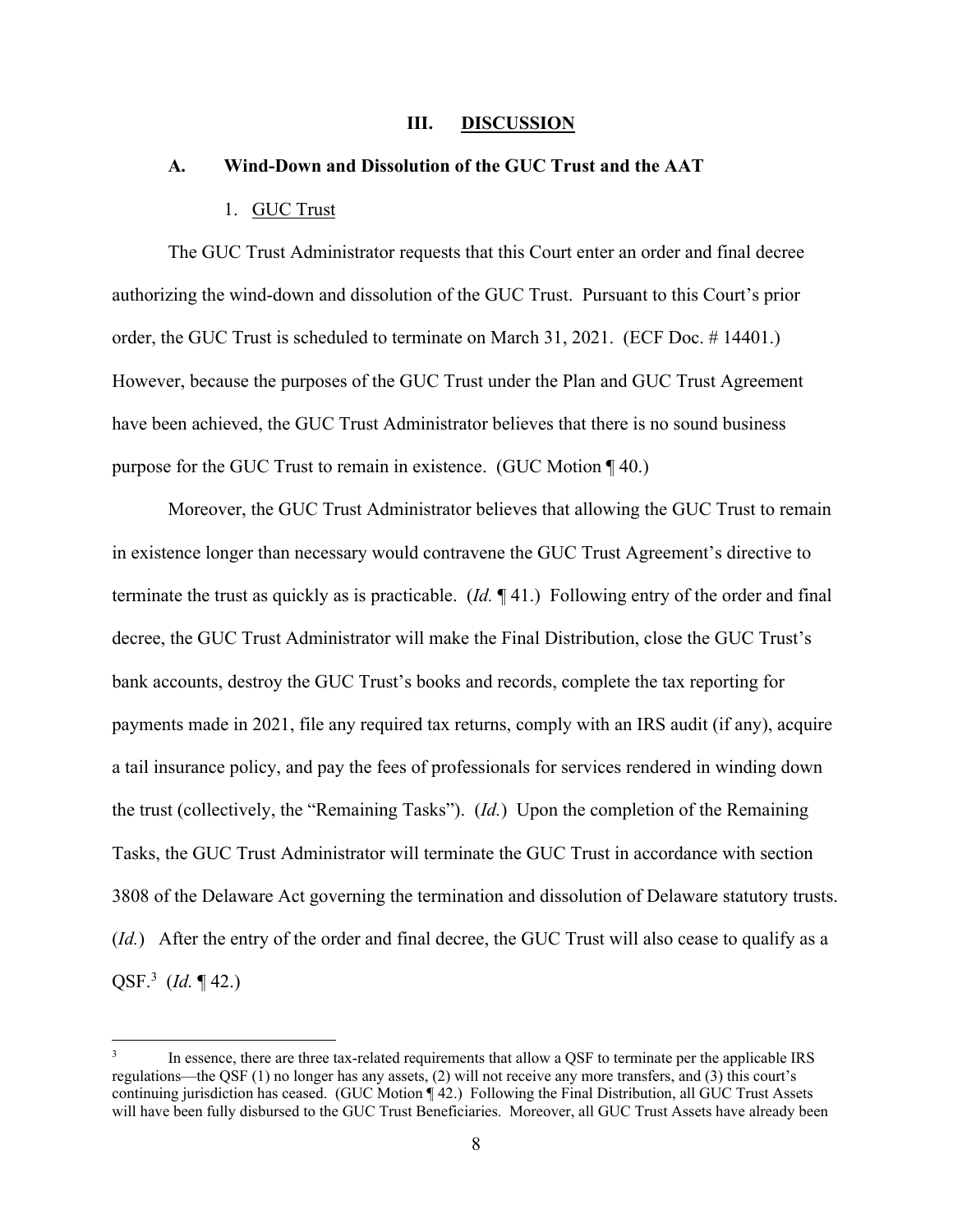No objections to the GUC Trust's Motion have been filed. There is no sound business purpose for the GUC Trust remaining in existence. Therefore, the request for approval of the wind-down and dissolution of the GUC Trust is **GRANTED**.

### 2. AAT

The AAT requests that this Court authorize the wind-down and dissolution of the AAT. Following entry of the requested order, the AAT Administrator will distribute any remaining distributable proceeds, file any required tax returns, and take any other steps required to wind up the AAT. (AAT Motion ¶ 14.) Once these final tasks have been completed, the AAT Administrator will terminate the AAT in accordance with section 3808 of the Delaware Act governing the termination and dissolution of Delaware statutory trusts. (*Id.*)

The AAT has fulfilled its purpose under the Plan and the AAT Agreement. No objections to the requested relief have been filed. Therefore, the request for approval of the wind-down and dissolution of the AAT is **GRANTED**.

#### **B. GUC Trust's Proposed Procedures for Making the Final Distribution**

The GUC Trust Administrator further requests that this Court approve the GUC Trust Administrator's proposed procedures for effectuating the Final Distribution (the "Final Distribution Procedures"). The Final Distribution Procedures are necessary to provide a distribution to Allowed Claimholders that have never received a distribution on account of their Allowed Claims, and never took possession of the Units they were entitled to under the terms of the Plan and GUC Trust Agreement. (GUC Motion ¶ 44.)

Approximately 474 of the GUC Trust Beneficiaries have not claimed their respective Units. Consequently, as of the date hereof, the GUC Trust continues to hold 8,968 Units (the

transferred to the GUC Trust, and the GUC Trust is entitled to no further transfers under the Plan. Finally, this Court's jurisdiction will cease upon the closing of the Remaining Case and the dissolution of the GUC Trust. (*Id.*)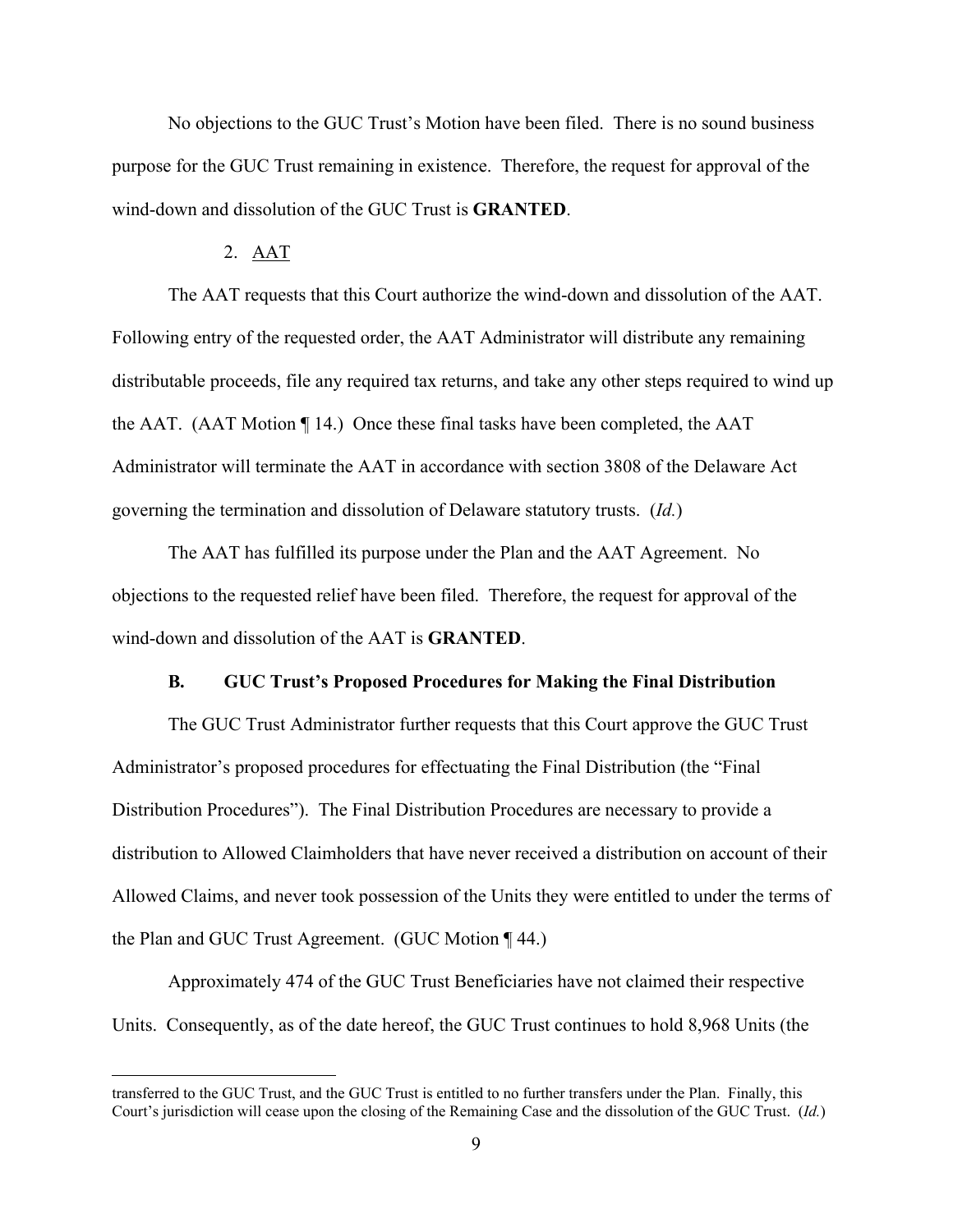"Unclaimed Units"). (*Id.* ¶ 45.) In anticipation of making the Final Distribution, the GUC Trust Administrator sent a letter (the "Final Notice Letter") to the parties entitled to the Unclaimed Units notifying them that the GUC Trust is being wound down and requiring them to respond to the Final Notice Letter by February 22, 2021. (*Id.* ¶ 46.) As of that date, 153 beneficiaries (the "Responding Beneficiaries") responded to the Final Notice Letter and notified the GUC Trust Administrator that they were unable to comply with the procedures for claiming their Units. The remaining beneficiaries (the "Non-Responding Beneficiaries") have never contacted the GUC Trust regarding their Units.

With respect to the Responding Beneficiaries, the GUC Trust Administrator proposes sending the Responding Beneficiaries only their cash distribution and then cancelling their Units. As the GUC Trust is at the end of its life and will only be making one more distribution, estimated to total less than \$10 million, the Responding Beneficiaries would only receive a de minimis distribution on account of their Units. (*Id.* ¶ 49.) Due to the minimal value of their Units, the Responding Beneficiaries have been unable to comply with the DTC designee requirement under Section 3.3(a) of the GUC Trust Agreement that "holders of Allowed General Unsecured Claims must designate a direct or indirect participant in DTC with whom such holder has an account." (*Id.* ¶ 51.) Accordingly, the GUC Trust Administrator proposes to cancel the Responding Beneficiaries' Units, but still provide them with the cash distribution that they would have otherwise been entitled to receive.

With respect to the Non-Responding Beneficiaries, the GUC Trust intends to cancel their Units and redistribute the amounts that would have been paid on account of those Units to those GUC Trust Beneficiaries that have complied with the procedures for claiming their Units. (*Id.* ¶ 54.)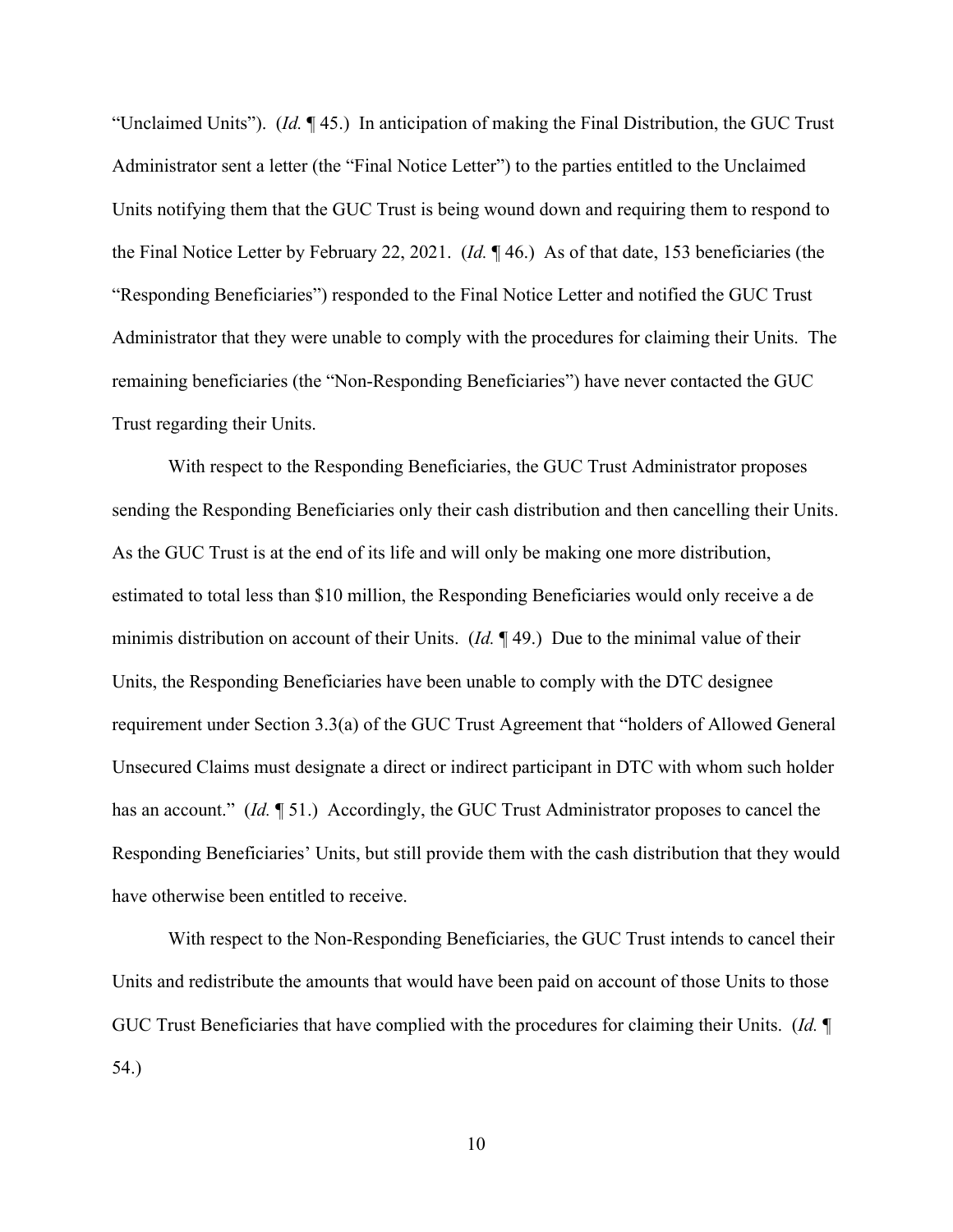No objections have been filed and the requested relief complies with the GUC Trust Agreement. Therefore, so that all Allowed Claimholders can receive a recovery on account of their Allowed Claim, and the remaining value held by the GUC Trust can be distributed to the appropriate parties as contemplated by the Plan and GUC Trust Agreement, the request for approval of the Final Distribution Procedures is **GRANTED**.

# **C. Discharge and Releases**

# 1. GUC Trust

The GUC Trust Administrator requests that the order and final decree expressly discharge and release the GUC Trust Administrator, the GUC Trust's monitor<sup>4</sup> and their respective members, officers, directors, employees, counsel, advisors, professionals, or agents (collectively, the "GUC Related Parties") from all liability related to the GUC Trust and the Debtors' chapter 11 cases, subject to the limitations in section 12.6 of the Plan and section 9.4 of the GUC Trust Agreement.

Section 12.6 of the Plan provides that, to the maximum extent permitted by law, neither the GUC Trust Administrator, the GUC Trust Monitor, nor any of the Related Parties, shall have or incur any liability to any holder of a claim or interest for any act or omission in connection with, related to, or arising out of the Debtors' chapter 11 cases or the GUC Trust Agreement (with the exception of actions found to be willful misconduct, gross negligence, fraud, malpractice, criminal conduct, unauthorized use of confidential information that causes damages, breach of fiduciary duty, and ultra vires acts). (*See* Plan § 12.6.) Section 9.4 of the GUC Trust Agreement similarly provides that the GUC Trust Administrator and Related Parties shall be

<sup>4</sup> FTI Consulting serves as the GUC Trust's monitor (the "GUC Trust Monitor"). (GUC Motion at 2.) The GUC Trust Monitor is charged with "oversee[ing] the activities of the GUC Trust Administrator as set forth in the GUC Trust Agreement." (Plan § 6.2(g).)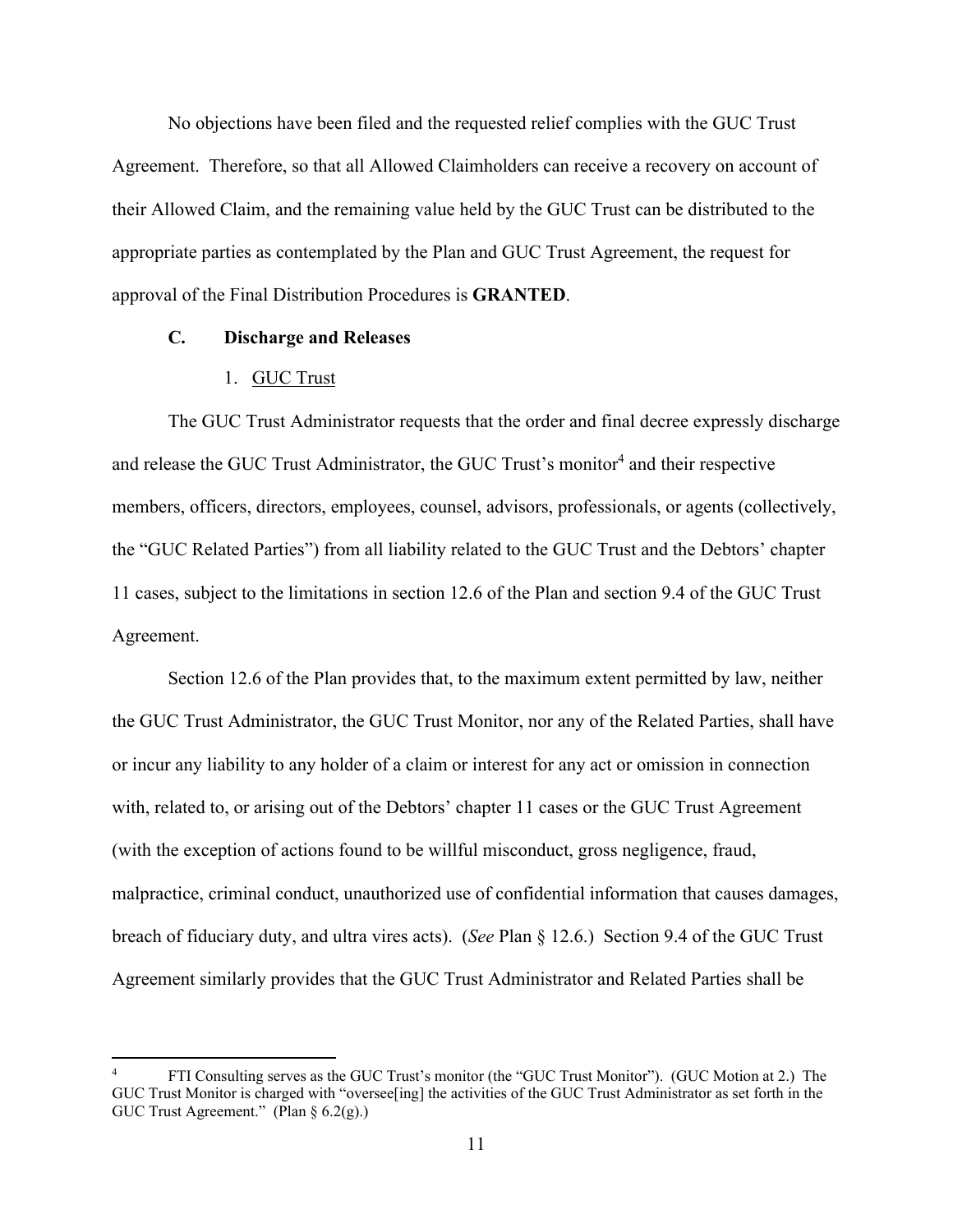exculpated by all persons from any and all claims, causes of action and other assertions of liability arising out of the discharge of their respective powers and duties conferred by the Plan, the Confirmation Order, the Liquidation Order, the GUC Trust Agreement, or any order of the Bankruptcy Court (subject to the same limitations as section 12.6 of the Plan). (*See* GUC Trust Agreement § 9.4.)

No objections have been filed and the relief requested complies with the Plan and Trust Agreement. Therefore, the request for approval of the discharge and release of the GUC Trust Administrator, the GUC Trust Monitor, and the GUC Related Parties from all liability related to the GUC Trust and the Debtors' chapter 11 cases, subject to the limitations in section 12.6 of the Plan and section 9.4 of the GUC Trust Agreement, is **GRANTED**.

# 2. AAT

The AAT requests that the Order expressly discharge and release the AAT Administrator, the AAT's monitor<sup>5</sup> and their members, officers, directors, employees counsel, advisors, professionals, or agents (collectively, the "AAT Related Parties") from all liability related to the AAT and the Debtors' chapter 11 cases, subject to the limitations in section 12.6 of the Plan and section 9.4 of the AAT Agreement. Section 9.4 of the AAT Agreement, together with Section 11.4, similarly provide that the AAT Administrator, the AAT Monitor and the Related Parties shall be exculpated by all persons from any and all claims, causes of action and other assertions of liability arising out of the discharge of their respective powers and duties conferred by the Plan, the Confirmation Order, the AAT Agreement, or any order of the Bankruptcy Court (subject to the same limitations as section 12.6 of the Plan). *See* AAT Agreement §§ 9.4, 11.4.

<sup>5</sup> Arthur J. Gonzalez serves as the trust's monitor (the "AAT Monitor"). (AAT Motion ¶ 4.) The Avoidance Action Trust Monitor is charged with "oversee[ing] the activities of the Avoidance Action Trust Administrator as set forth in the Avoidance Action Trust Agreement." (Plan § 6.5(g).)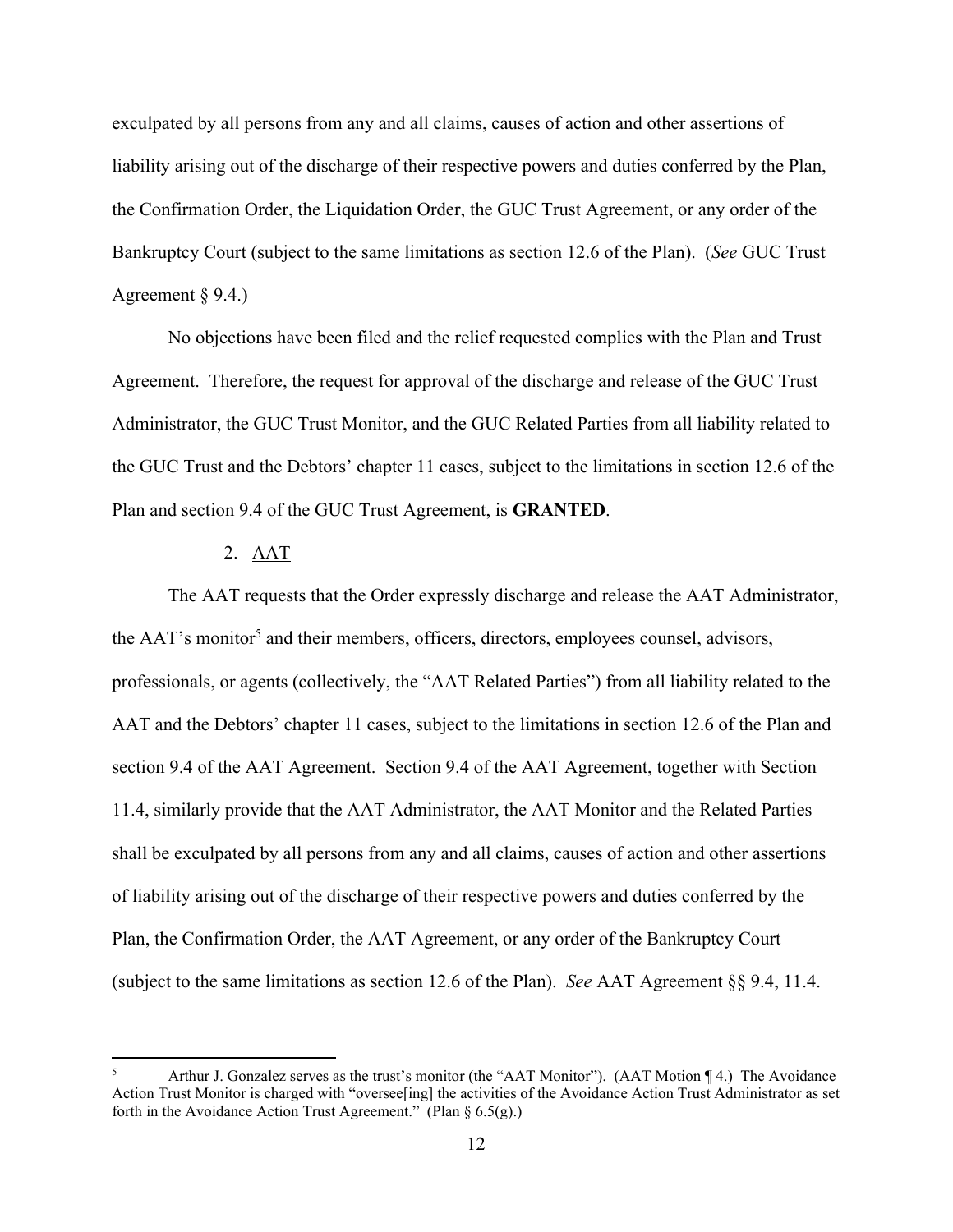Further, section 12.6 of the Plan provides that, to the maximum extent permitted by law, the AAT Administrator, the AAT Monitor and AAT Related Parties, shall not have or incur any liability to any holder of a claim or interest for any act or omission in connection with, related to, or arising out of the Debtors' chapter 11 cases or the AAT Agreement (with the exception of actions found to be willful misconduct, gross negligence, fraud, malpractice, criminal conduct, unauthorized use of confidential information that causes damages, breach of fiduciary duty, and ultra vires acts). (*See* Plan § 12.6.)

No objections have been filed and the relief requested complies with the AAT Agreement and the Plan. Therefore, the request for the discharge and release of the AAT Administrator, AAT Monitor and the AAT Related Parties from all liability related to the AAT and the Debtors' chapter 11 cases, subject to the limitations in section 12.6 of the Plan and section 9.4 of the AAT Agreement, is **GRANTED**.

### **D. Destruction of Books and Records**

Bankruptcy Code section 554(a) of the Bankruptcy Code provides that "[a]fter notice and a hearing, the trustee may abandon any property of the estate that is burdensome to the estate or that is of inconsequential value and benefit to the estate." 11 U.S.C.  $\S$  554(a).

#### 1. GUC Trust

The GUC Trust Administrator submits that the relief requested herein with respect to the Debtors' books and records is necessary, prudent and in the best interests of the Debtors' estates. (GUC Motion ¶¶ 17, 65.) Because the books and records are no longer necessary to winding up the Remaining Case, the Plan has been substantially consummated, and the GUC Trust has been fully administered, the books and records are simply of no value, and the GUC Trust should not be required to incur any further costs associated with maintaining and storing the books and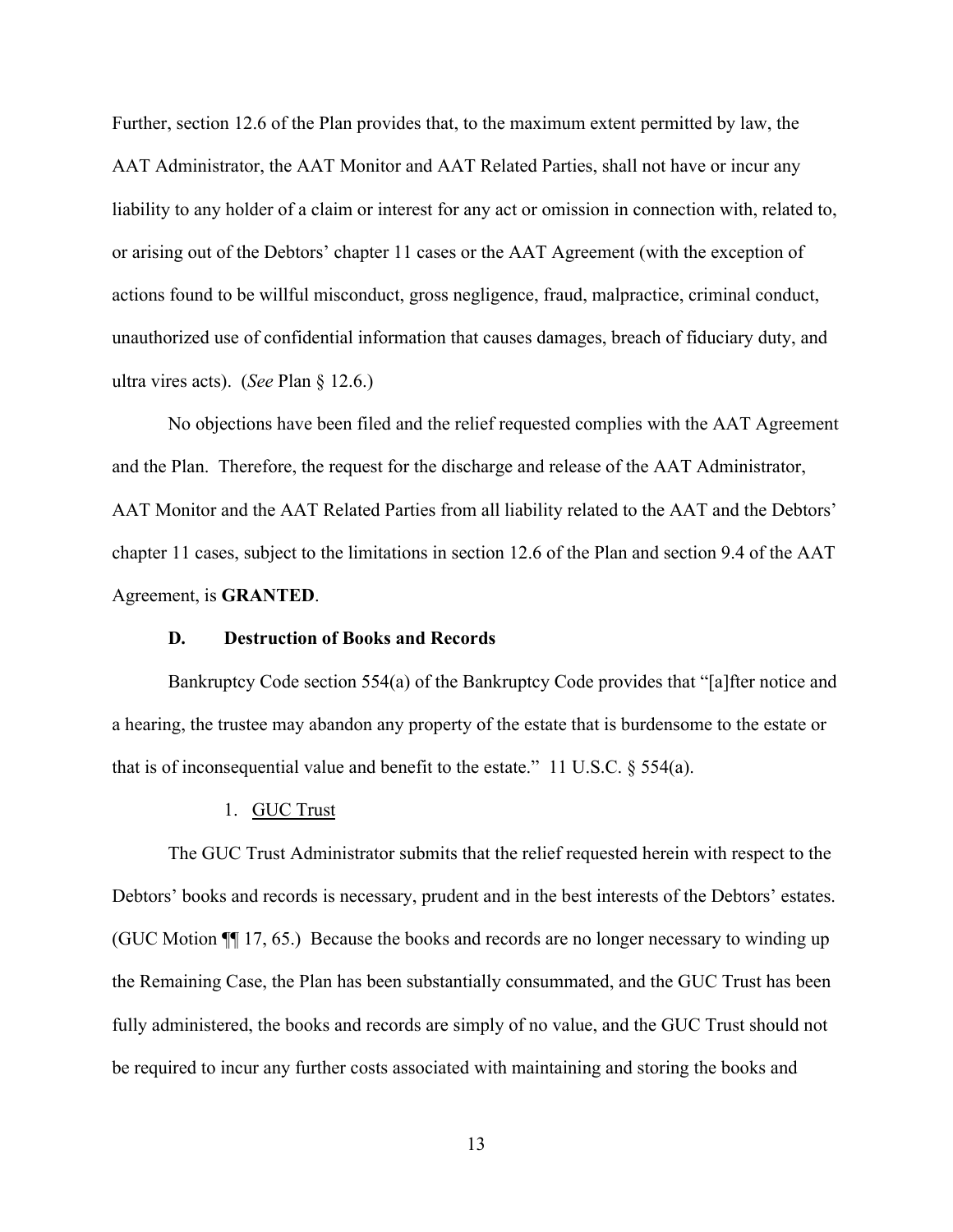records—an asset with no value. (*Id.* ¶ 65.) The GUC Trust Administrator has therefore determined, in its discretion, that that books and records should be destroyed, as authorized under Section 4.3 of the GUC Trust Agreement. (*Id.* ¶ 18.)

No objections have been filed and the requested relief complies with the GUC Trust Agreement. Therefore, the request to destroy the Debtor's books and records is **GRANTED**.

# 2. AAT

Because the books and records are no longer necessary to winding up the estate and the AAT has been fully administered, the books and records are no longer of value, and the AAT should not have to incur any further costs associated with maintaining and storing the books and records. (AAT Motion ¶ 23.) The AAT Administrator has therefore determined, in its discretion, that the books and records should be destroyed, as authorized under Section 4.3 of the AAT Agreement. (*Id.*)

No objections have been filed and the requested relief complies with the AAT Agreement. Therefore, the request to destroy the Debtor's books and records is **GRANTED**.

### **E. Disposal of AAT Sealed Documents by the Clerk's Office<sup>6</sup>**

During the pendency of the Term Loan Avoidance Action, the AAT and other parties in interest sought, and obtained, permission to file documents, or submit electronic copies of documents, under seal pursuant to section 107(b) of the Bankruptcy Code. (*Id.* ¶ 24.) These orders were entered in the Term Loan Avoidance Action. All the claims and cross-claims in the Term Loan Avoidance Action were dismissed on or around July 2019. Because the Term Loan Avoidance Action has been fully resolved, there is no reason for the Clerk's office to be required

<sup>6</sup> The GUC Trust Administrator seeks similar relief by Notice of Presentment for Motion for Entry of Order Authorizing Clerk's Office to Dispose of Any Hard Copies of, or Electronic Storage Devices with, Documents Filed under Seal. (*See* ECF Doc. # 14788.)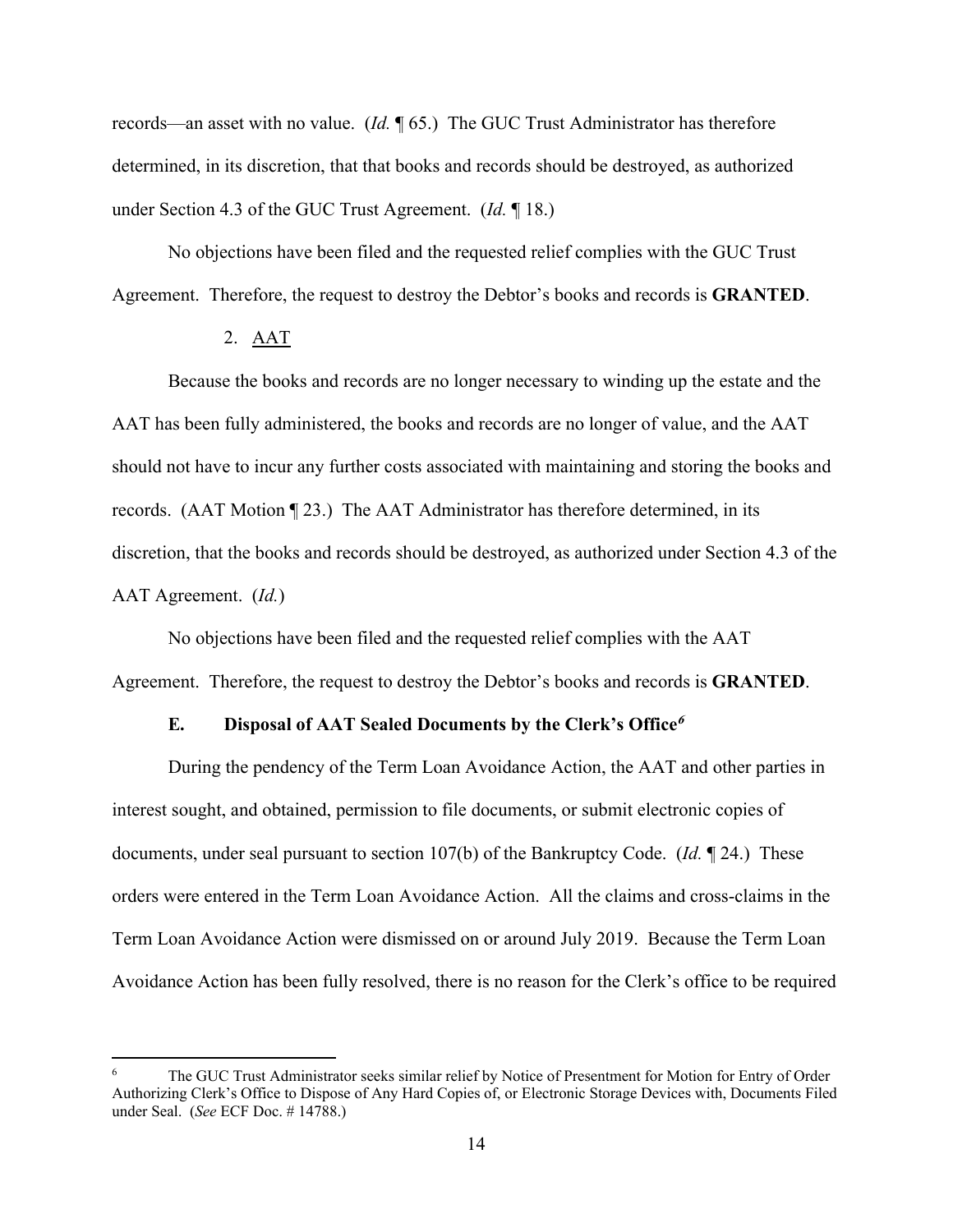to maintain hard copies of, or electronic storage devices with, documents filed under seal in the Term Loan Avoidance Action.

Therefore, the Clerk's Office shall dispose of the documents filed under seal.

### **F. Final Decree Closing the Remaining Case**

All claims against the AAT and GUC Trust have been resolved and the GUC Trust's assets have been fully distributed (with the exception of the Final Distribution described above). Accordingly, as provided in section 6.2(q) of the Plan, the GUC Trust Administrator brings this Motion seeking to close the Remaining Case in accordance with the applicable Bankruptcy Code provisions and Bankruptcy Rules.

Bankruptcy Code section 350(a) provides that "[a]fter an estate is fully administered and the court has discharged the trustee, the court shall close the case." 11 U.S.C. § 350(a). Bankruptcy Rule 3022, which implements section 350, provides that "[a]fter an estate is fully administered in a chapter 11 reorganization case, the court, on its own motion or on motion of a party in interest, shall enter a final decree closing the case." FED. R. BANKR. P. 3022. The Bankruptcy Code does not define "fully administered." Courts have wide discretion in determining whether to close a chapter 11 case and "Bankruptcy Rule 3022 is intended to allow bankruptcy courts flexibility in determining whether an estate is fully administered." *In re Federated Dep't Stores, Inc.*, 43 Fed. App'x 820, 823 (6th Cir. 2002) (affirming issuance of final decree despite outstanding litigation of claims that could take many years to resolve); *see In re Shotkoski*, 420 B.R. 479, 483 (B.A.P. 8th Cir. 2009) ("[W]e believe that the decision as to whether an estate is 'fully administered' is one that falls within the discretion of the bankruptcy judge."); *see also In re Johnson*, 402 B.R. 851, 856 (Bankr. N.D. Ind. 2009) (holding that the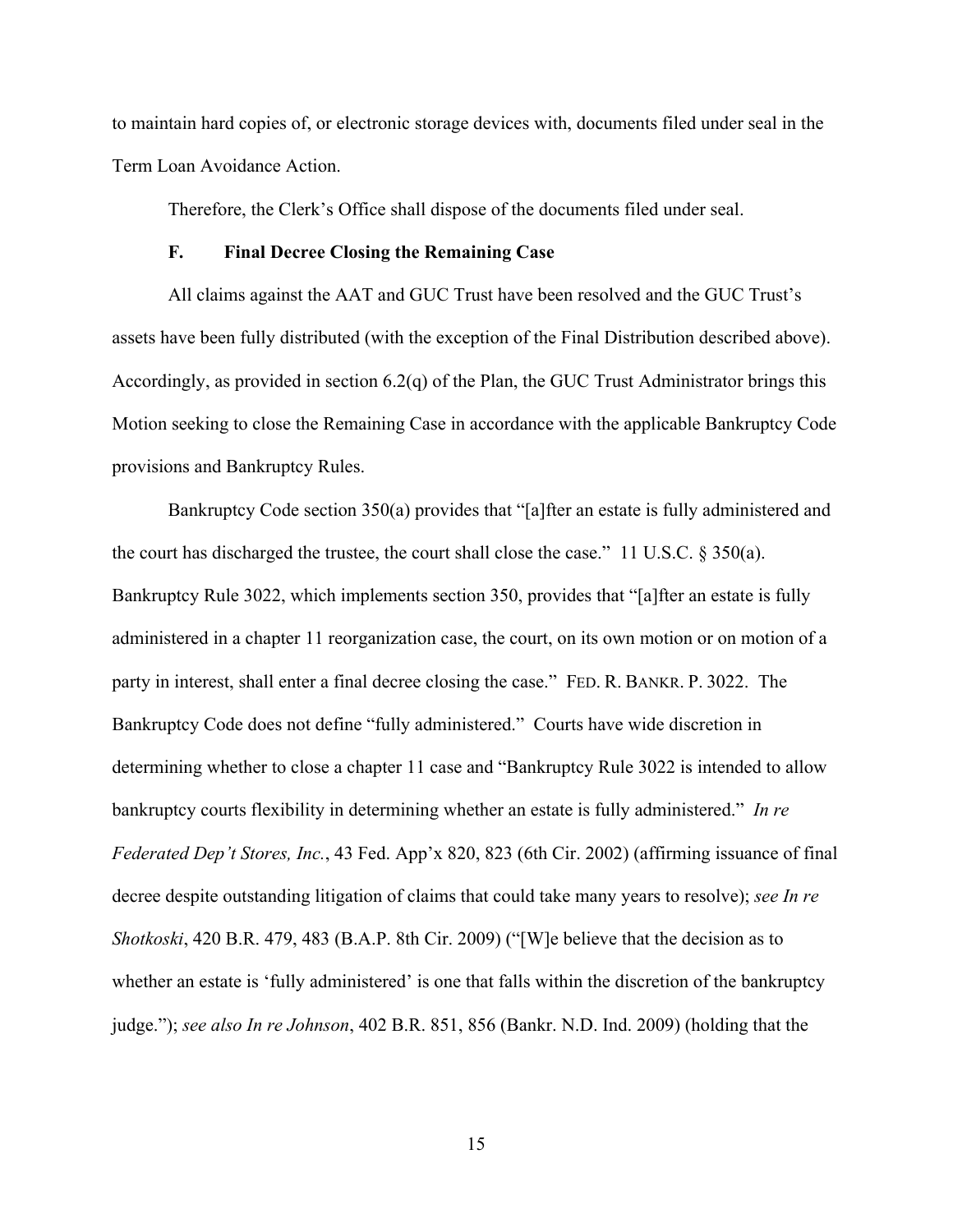decision to close a case calls for a "flexible, case-by-case evaluation" weighing the costs and

benefits).

Courts, however, have looked to the following factors in deciding whether a final decree shall be issued:

> (1) whether the order confirming the plan has become final, (2) whether deposits required by the plan have been distributed, (3) whether the property proposed by the plan to be transferred has been transferred, (4) whether the debtor or the successor of the debtor under the plan has assumed the business or the management of the property dealt with by the plan, (5) whether payments under the plan have commenced, and (6) whether all motions, contested matters, and adversary proceedings have been finally resolved.

1991 Advisory Comm. Note to Fed. R. Bankr. P. 3022 (the "Advisory Committee Note"). Although courts should apply and weigh the factors, no one factor is dispositive. *See In re Kliegel Bros.*, 238 B.R. 531, 542 (Bankr. E.D.N.Y. 1999); *In re JMP-Newcor Int'l*, 225 B.R. 462, 465 (Bankr. N.D. Ill. 1998). Rather, the six factors act as mere guidelines to aid a court in its determination. *Kliegel Bros*, 238 B.R. at 541–42 ("The factors set forth in the [Advisory Committee] Note are plainly an aid or checklist that serves to insure that there is no unfinished business before the Court or in the case."); *In re Mold Makers, Inc.*, 124 B.R. 766, 768–69 (Bankr. N.D. Ill. 1990) ("[A]ll of the factors in the Committee Note need not be present before the Court will enter a final decree.").

Courts have considered whether the plan of reorganization has been substantially consummated. *See, e.g., In re Gates Cmty. Chapel*, 212 B.R. 220, 224 (Bankr. W.D.N.Y. 1997) ("[S]everal courts have concluded that a Chapter 11 case should be considered 'fully administered' when it reaches the point of substantial consummation as defined in Section 1101(2)") (citations omitted); *Walnut Assocs. v. Saidel*, 164 B.R. 487, 493 (E.D. Pa. 1994) (same). Both this Court and Judge Gerber previously found that the Plan has been substantially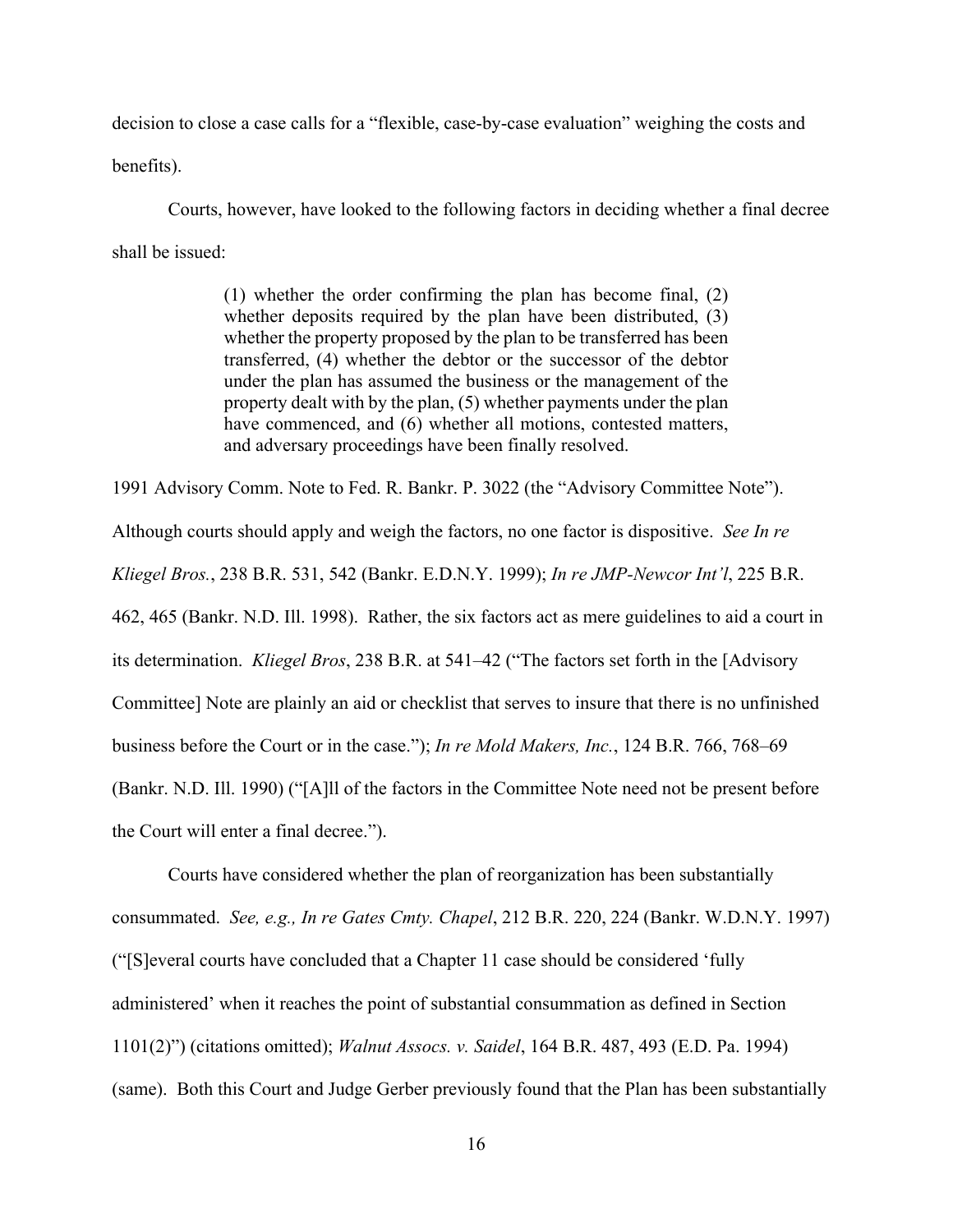consummated. *Morgenstein v. Motors Liquidation Co. (In re Motors Liquidation Co.)*, 462 B.R. 494, 501 n.36 (Bankr. S.D.N.Y. 2012) ("[T]he Plan already has been substantially consummated."), *aff'd* 2012 U.S. Dist. LEXIS 190892 (S.D.N.Y. Aug. 9, 2012); *In re Motors Liquidation Co.*, 598 B.R. 744, 759 (Bankr. S.D.N.Y. 2019) (noting the Debtors have "confirmed a chapter 11 plan of reorganization, and substantially consummated that plan").

Here, all the factors identified in the Advisory Committee Note and all the elements of substantial consummation have been satisfied. Specifically, the confirmation order has become final; all transfers contemplated by the Plan and GUC Trust Agreement have occurred; the successor of the Debtor (New GM) has assumed the business the Debtors; and all adversary and contested matters have been resolved. (GUC Motion ¶ 75.) Further, all actions contemplated by section 6.2(q) of the Plan have been performed. (*Id.*)

Therefore, the request for entry of an order and final decree closing the Remaining Case is **GRANTED**.

### **G. Termination of Epiq**

The GUC Trust Administrator submits that the termination of Epiq's engagement is appropriate under the circumstances. (*Id.* ¶ 78.) The GUC Trust Administrator requests that Epiq be directed to comply with the instructions and guidelines set forth by the Clerk's Office with respect to procedures for preparation of a final claims register in accordance with the provisions of Local Rule 5075-1. (*Id.*)

All claims against the Debtors have been resolved. (*Id.*) Pursuant to the terms of the Plan, all payments and distributions under the Plan and GUC Trust Agreement have been made or will be made shortly after entry of the order and final decree. (*Id.*) Therefore, the request for entry of an order terminating the retention of Epiq and directing Epiq to comply with the Clerk's